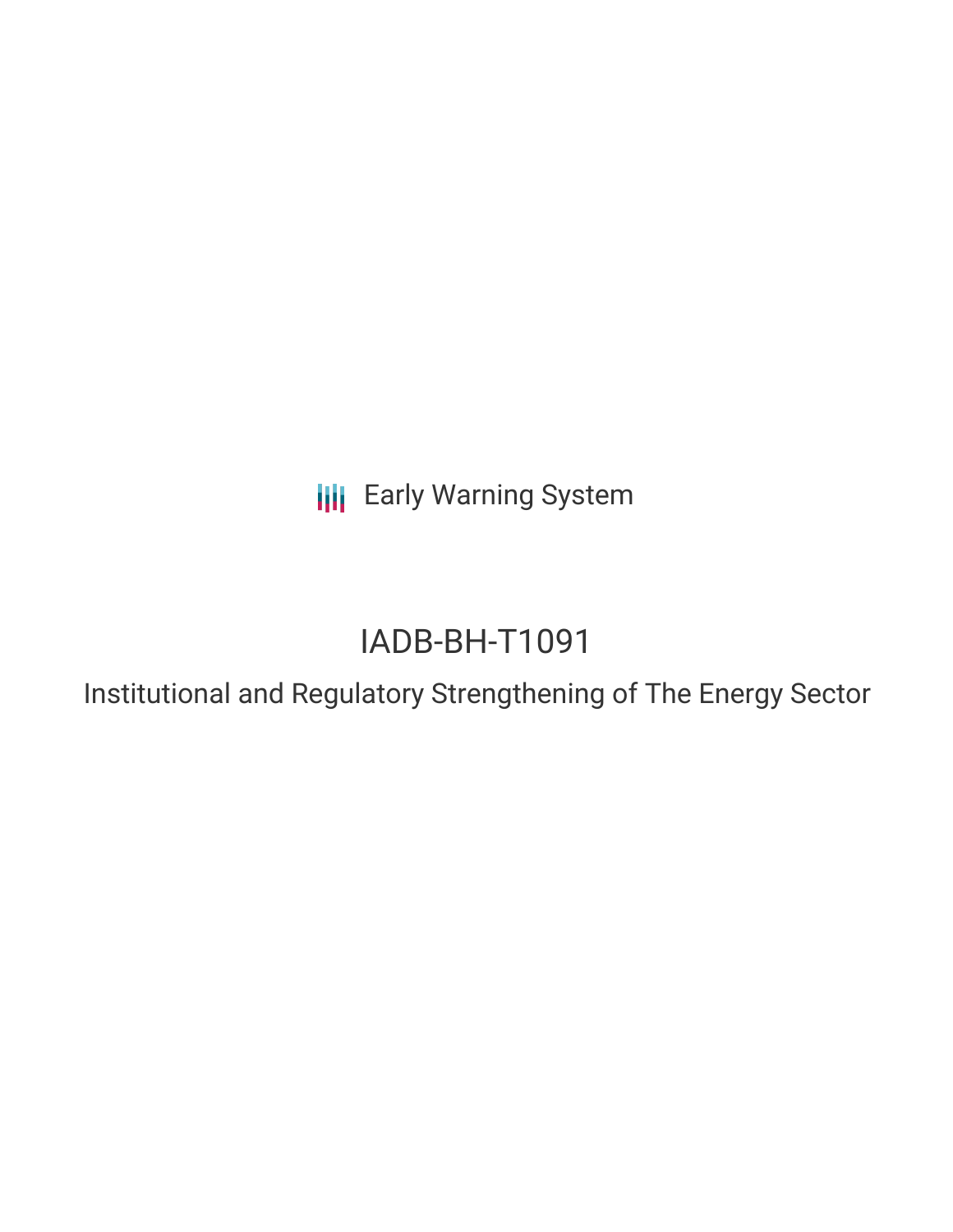

## **Quick Facts**

| <b>Countries</b>               | <b>Bahamas</b>                                                             |
|--------------------------------|----------------------------------------------------------------------------|
| <b>Financial Institutions</b>  | Inter-American Development Bank (IADB)                                     |
| <b>Status</b>                  | Approved                                                                   |
| <b>Bank Risk Rating</b>        | $\sim$<br>U                                                                |
| <b>Borrower</b>                | Government of Bahamas                                                      |
| <b>Sectors</b>                 | Climate and Environment, Energy, Law and Government, Technical Cooperation |
| Investment Type(s)             | <b>Advisory Services</b>                                                   |
| <b>Investment Amount (USD)</b> | $$0.15$ million                                                            |
| <b>Project Cost (USD)</b>      | $$0.15$ million                                                            |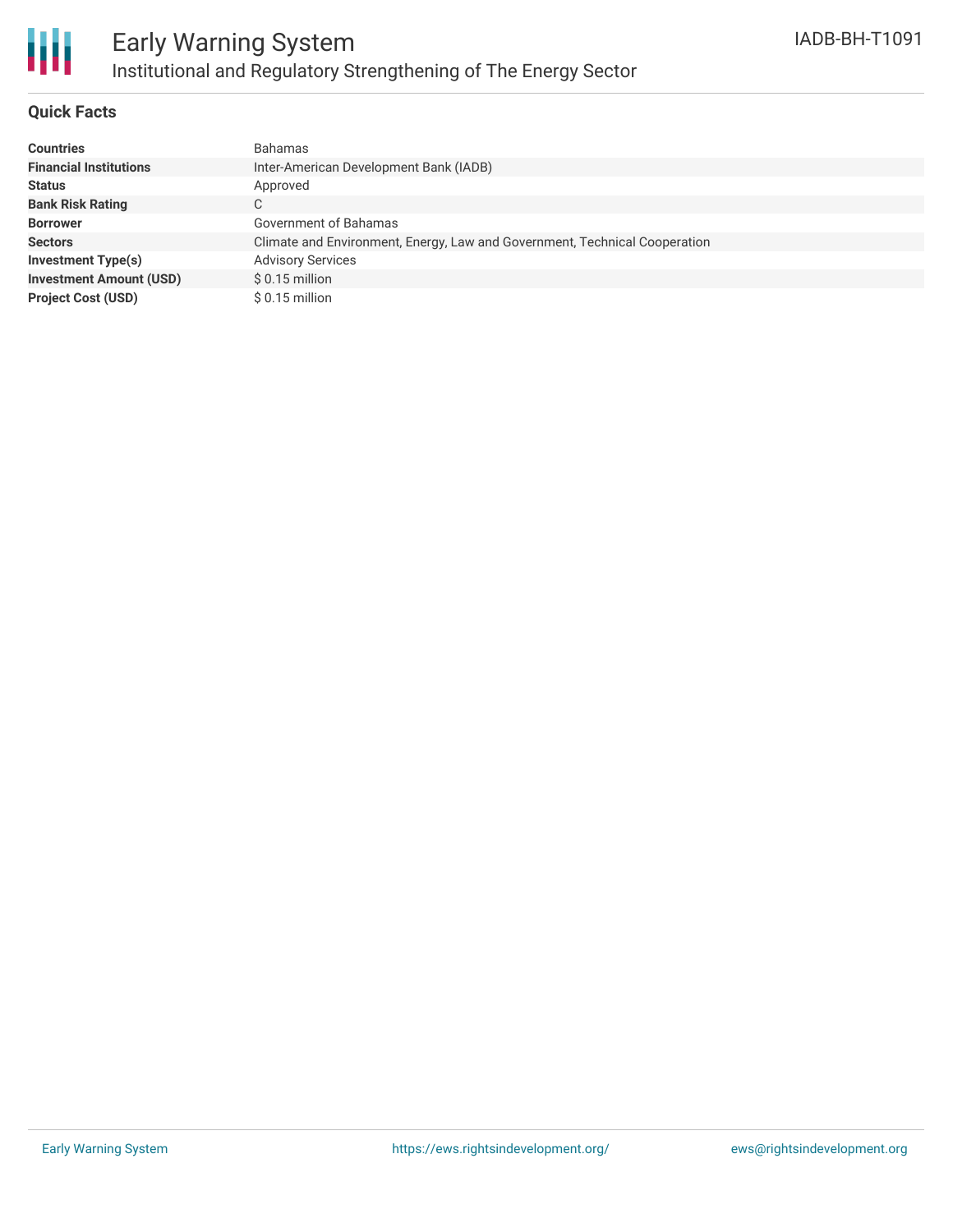

## **Project Description**

The objective of the proposed Technical Cooperation (TC) is to support government counterparts and relevant entities in The Bahamas to strengthen the energy sector institutional and regulatory framework in the context of the sustainable energy transition. The proposed support includes technical assistances, analytical assessments, and support for knowledge exchange and dissemination events.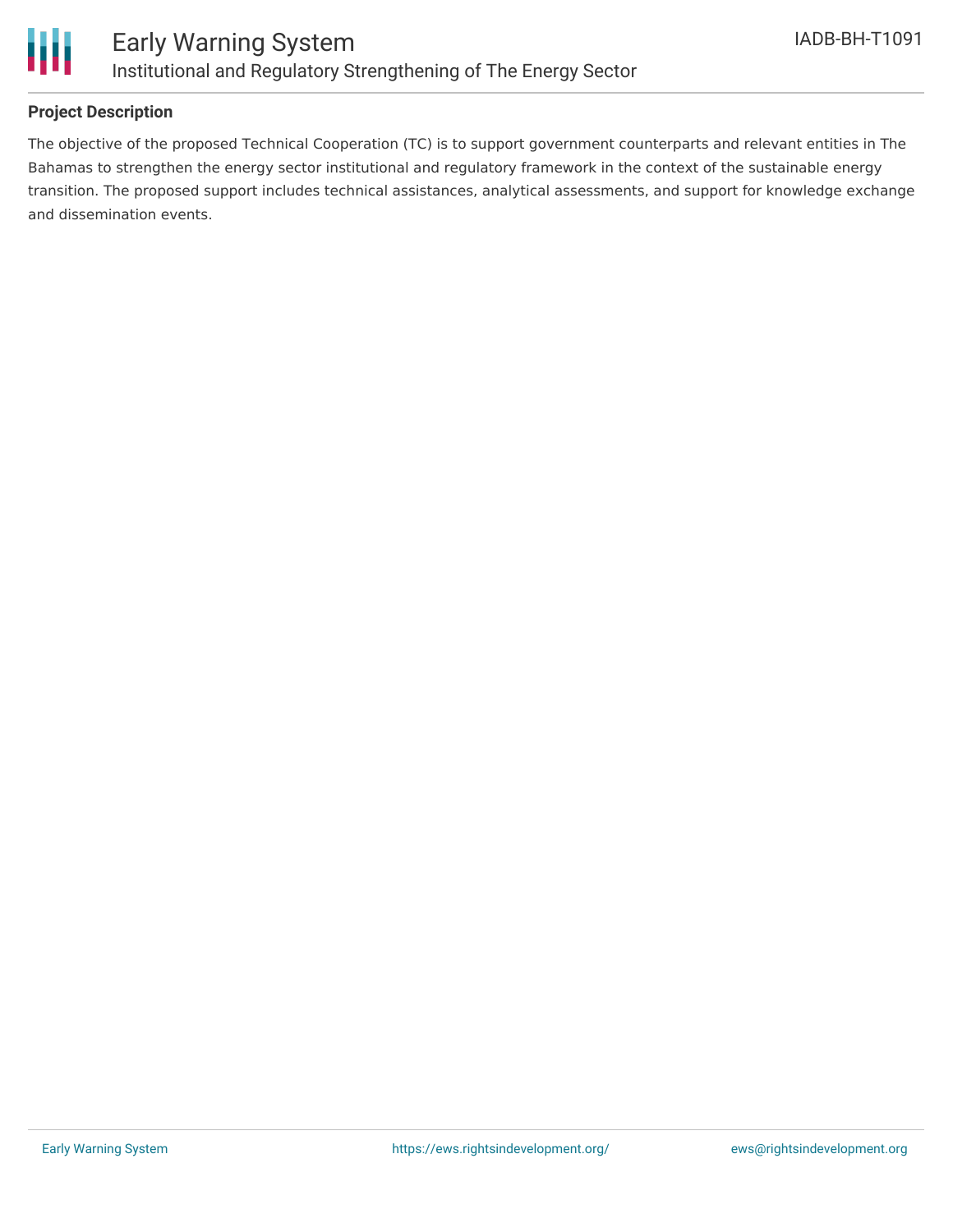

## **Investment Description**

• Inter-American Development Bank (IADB)